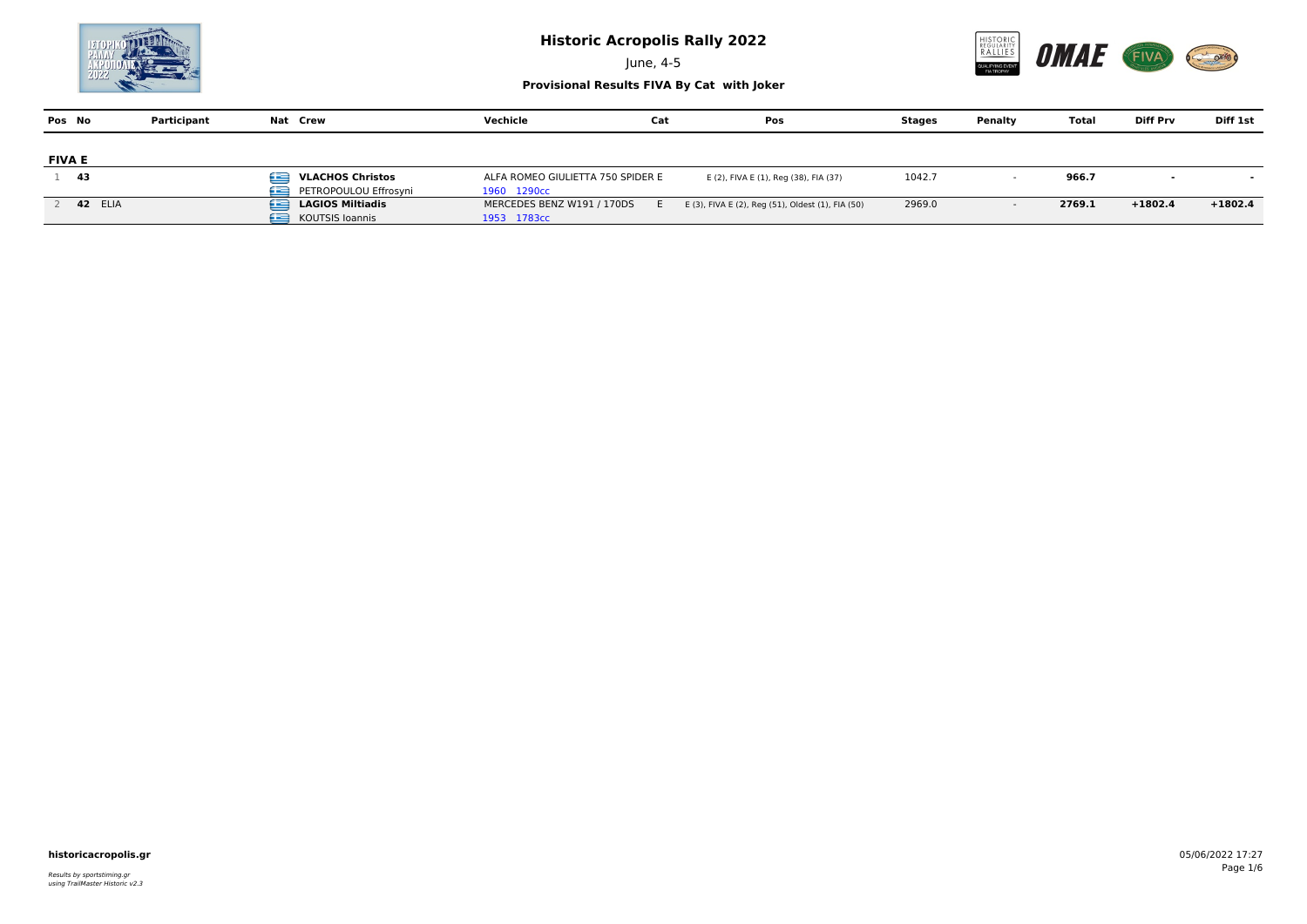

June, 4-5



| Pos No         |        | Participant            |   | Nat Crew                       | Vechicle                    | Cat | Pos                                                 | <b>Stages</b> | Penalty                  | <b>Total</b> | <b>Diff Prv</b> | Diff 1st  |
|----------------|--------|------------------------|---|--------------------------------|-----------------------------|-----|-----------------------------------------------------|---------------|--------------------------|--------------|-----------------|-----------|
|                |        |                        |   |                                |                             |     |                                                     |               |                          |              |                 |           |
| <b>FIVA F</b>  |        |                        |   |                                |                             |     |                                                     |               |                          |              |                 |           |
|                |        | 1 <b>14</b> A.R.P.R.R. | m | <b>MARINESCU Stefan</b>        | OPEL COMMODORE A            | G   | G (1), FIVA F (1), Reg (7), FIA (7)                 | 78.7          | $\sim$                   | 71.8         | $\blacksquare$  |           |
|                |        |                        |   | RADULESCU Mirela               | 1969 2489cc                 |     |                                                     |               |                          |              |                 |           |
|                | $2$ 38 |                        | ÷ | <b>ANDONOV Georgi</b>          | <b>VOLVO 144</b>            | G   | G (2), FIVA F (2), Reg (8), FIA (8)                 | 82.3          |                          | 74.3         | $+2.5$          | $+2.5$    |
|                |        |                        |   | ANDONOVA Jordanka              | 1970 1986cc                 |     |                                                     |               |                          |              |                 |           |
| 3              | 9      | FIL.P.A.               | Œ | <b>GEORGAKOPOULOS Georgios</b> | MORRIS MINI 1000            | G   | G (3), FIVA F (3), Reg (12), FIA (12)               | 101.8         |                          | 99.6         | $+25.3$         | $+27.8$   |
|                |        |                        | £ | <b>BINIAKOU Nasia</b>          | 1967<br>999 <sub>cc</sub>   |     |                                                     |               |                          |              |                 |           |
|                |        | 47 Triskelion          | e | <b>ANTONOPOULOS Aris</b>       | <b>MG B ROADSTER</b>        | G   | G (5), FIVA F (4), Reg (23), FIA (22)               | 256.0         | $\overline{\phantom{a}}$ | 245.0        | $+145.4$        | $+173.2$  |
|                |        |                        | £ | <b>CHEIRDARIS Alexandros</b>   | 1969 1798cc                 |     |                                                     |               |                          |              |                 |           |
|                |        | <b>20</b> A.R.P.R.R.   | m | MIHAI-ALEXANDRU Hatisi         | <b>FORD CAPRI</b>           | G   | G (6), FIVA F (5), Reg (25), FIA (24)               | 275.1         | $\sim$                   | 258.8        | $+13.8$         | $+187.0$  |
|                |        |                        |   | MIHAI-ALEXANDRU Hatisi         | 1970 1994cc                 |     |                                                     |               |                          |              |                 |           |
| 6              |        | 40 ARSOE               | ≘ | <b>NTOULIAS Leonidas</b>       | <b>TOYOTA COROLLA KE20</b>  | G   | G (7), FIVA F (6), Reg (28), FIA (27)               | 497.7         | $\overline{\phantom{a}}$ | 470.8        | $+212.0$        | $+399.0$  |
|                |        |                        | œ | <b>NTOULIAS Michail</b>        | 1970 1166cc                 |     |                                                     |               |                          |              |                 |           |
| $\overline{7}$ | 29     |                        | Œ | <b>ROGERS Neil</b>             | <b>LANCIA APPIA S3</b>      | E   | E (1), FIVA F (7), Reg (30), FIA (29)               | 557.8         | $\overline{\phantom{a}}$ | 523.9        | $+53.1$         | $+452.1$  |
|                |        |                        | æ | Giorgos Dagres                 | 1961 1091cc                 |     |                                                     |               |                          |              |                 |           |
|                | 8 35   |                        | £ | <b>TZAVARAS Georgios</b>       | BMW 1600-2                  | G   | G (9), FIVA F (8), Reg (37), FIA (36)               | 774.4         |                          | 752.7        | $+228.8$        | $+680.9$  |
|                |        |                        | æ | <b>BEKAS Konstantinos</b>      | 1970 1575cc                 |     |                                                     |               |                          |              |                 |           |
|                | $9$ 17 |                        | £ | <b>TSIOGKAS Christos</b>       | FORD ESCORT MK1 RS200       | G   | G (10), FIVA F (9), Reg (39), FIA (38)              | 1219.2        |                          | 1086.7       | $+334.0$        | $+1014.9$ |
|                |        |                        | £ | <b>KOLLIOPOULOS Sotirios</b>   | 1968 1998cc                 |     |                                                     |               |                          |              |                 |           |
|                |        | 10 34 FIL.P.A.         | e | <b>TSIMIS Dimitrios</b>        | MERCEDES BENZ W113 / 230 SL | G   | G (11), FIVA F (10), Reg (40), FIA (39)             | 1166.6        |                          | 1120.1       | $+33.4$         | $+1048.3$ |
|                |        |                        | £ | KASOUNI / TSIMI Theodora       | 1966 2306cc                 |     |                                                     |               |                          |              |                 |           |
|                |        | 11 46 Triskelion       | Œ | <b>BALANOU Elisavet</b>        | VW 1500                     | G   | G (12), FIVA F (11), Reg (41), Ladies (1), FIA (40) | 1188.0        | $\sim$                   | 1151.3       | $+31.2$         | $+1079.5$ |
|                |        |                        | £ | PAPAIOANNOU AIKATERINI         | 1969 1495cc                 |     |                                                     |               |                          |              |                 |           |
|                |        | 12 59 ALMA Aigiou      | £ | <b>KARAMPELAS Ilias</b>        | VW 1200                     | G   | G (13), FIVA F (12), Reg (42), FIA (41)             | 1493.4        |                          | 1313.6       | $+162.3$        | $+1241.8$ |
|                |        |                        | æ | <b>CHASIOTIS Fanis</b>         | 1967 1192cc                 |     |                                                     |               |                          |              |                 |           |
| 13 27          |        |                        | e | <b>TSEKERIS Alexandros</b>     | BMW 1600-2                  | G   | G (14), FIVA F (13), Reg (43), FIA (42)             | 1531.8        |                          | 1463.1       | $+149.5$        | $+1391.3$ |
|                |        |                        | æ | <b>AFENTAKIS Gerasimos</b>     | 1969 1575cc                 |     |                                                     |               |                          |              |                 |           |
|                |        | 14 15 Triskelion 1     | £ | <b>VOUDOURIS Stylianos</b>     | ALFA ROMEO GT 1300 JUNIOR   | G   | G (15), FIVA F (14), Reg (52), FIA (51)             | 4855.0        | $\overline{\phantom{a}}$ | 4255.0       | $+2791.9$       | $+4183.2$ |
|                |        |                        | £ | <b>REKKAS Antonios</b>         | 1969 1290cc                 |     |                                                     |               |                          |              |                 |           |
| 15             | 45     | Triskelion             | Œ | <b>KOULOCHERIS Nikolaos</b>    | <b>MG B ROADSTER</b>        | F.  | F (1), FIVA F (15), Reg (56), FIA (55)              | 10200.0       |                          | 9415.2       | $+5160.2$       | $+9343.4$ |
|                |        |                        | £ | MOUZAKITI Stella               | 1963 1798cc                 |     |                                                     |               |                          |              |                 |           |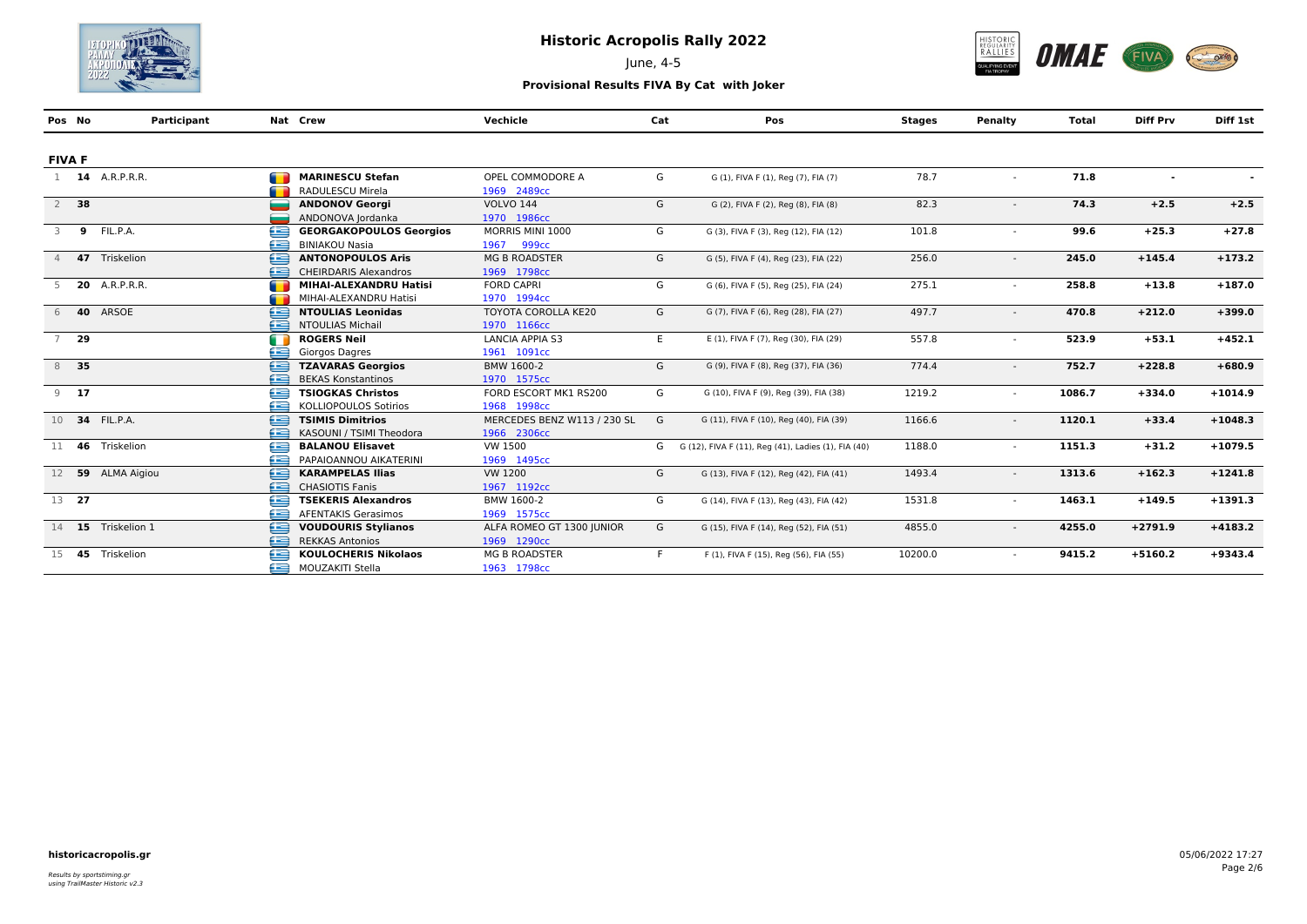

June, 4-5



| Pos No         |        | Participant             |    | Nat Crew                         | Vechicle                  | Cat          | Pos                                     | <b>Stages</b> | Penalty                  | Total  | <b>Diff Prv</b> | Diff 1st  |
|----------------|--------|-------------------------|----|----------------------------------|---------------------------|--------------|-----------------------------------------|---------------|--------------------------|--------|-----------------|-----------|
|                |        |                         |    |                                  |                           |              |                                         |               |                          |        |                 |           |
| <b>FIVA G</b>  |        |                         |    |                                  |                           |              |                                         |               |                          |        |                 |           |
| 1              |        | 2 Warriors / Triskelion | œ  | <b>GEORGOSOPOULOS Aris</b>       | VW GOLF Gti MK1           |              | I (1), FIVA G (1), Reg (4), FIA (4)     | 62.2          | $\overline{\phantom{a}}$ | 59.4   | $\blacksquare$  |           |
|                |        |                         | æ  | <b>KONTOPOS Nikolaos</b>         | 1978 1800cc               |              |                                         |               |                          |        |                 |           |
| $2$ 5          |        |                         | £  | <b>KATSAOUNIS Ioannis</b>        | VW GOLF MK1 Gti           | $\mathbf{I}$ | I (2), FIVA G (2), Reg (6), FIA (6)     | 71.1          |                          | 68.5   | $+9.1$          | $+9.1$    |
|                |        |                         |    | <b>MANSOLAS Matthaios</b>        | 1979 1588cc               |              |                                         |               |                          |        |                 |           |
|                | $3$ 22 |                         |    | <b>HUBER Maximillian</b>         | BLMC MINI 850             |              | I (5), FIVA G (3), Reg (13), FIA (13)   | 121.1         | $\overline{a}$           | 115.2  | $+46.7$         | $+55.8$   |
|                |        |                         |    | <b>NEMETH Barbara</b>            | 1978 1275cc               |              |                                         |               |                          |        |                 |           |
| $\overline{4}$ |        | 28 Triskelion           | e  | <b>ZACHARIS Konstantinos</b>     | LANCIA FULVIA COUPE 1.3S  | H            | H (1), FIVA G (4), Reg (14), FIA (14)   | 148.4         | $\sim$                   | 116.7  | $+1.5$          | $+57.3$   |
|                |        |                         | æ  | NTZOUMANIS Athanasios            | 1973 1298cc               |              |                                         |               |                          |        |                 |           |
|                |        | 5 1 Warriors            | ≘  | <b>ARVANITIS Nikolaos</b>        | LANCIA FULVIA COUPE 1.3S  | H.           | H (2), FIVA G (5), Reg (15), FIA (15)   | 135.2         |                          | 130.4  | $+13.7$         | $+71.0$   |
|                |        |                         | æ  | CHARALAMBAKI Ioanna              | 1972 1298cc               |              |                                         |               |                          |        |                 |           |
|                |        | 6 16 Triskelion 1       | £  | <b>NINNIOS Aristotelis</b>       | <b>BMW 2002</b>           | H.           | H (3), FIVA G (6), Reg (16), FIA (16)   | 191.0         | $\sim$                   | 136.1  | $+5.7$          | $+76.7$   |
|                |        |                         | æ  | KOTSOGIANNIS Ioannis             | 1974 1996сс               |              |                                         |               |                          |        |                 |           |
|                | $7$ 30 |                         | ⊜  | <b>PETROPOULOS Sotirios</b>      | ALFA ROMEO GT 2000 VELOCE | G            | G (4), FIVA G (7), Reg (17)             | 212.7         | $\sim$                   | 198.0  | $+61.9$         | $+138.6$  |
|                |        |                         | £  | PETROPOULOS Ioannis              | 1971 1962cc               |              |                                         |               |                          |        |                 |           |
|                | 8 24   |                         | Æ  | <b>ARVANITIS Dimitrios</b>       | <b>TOYOTA CELICA ST</b>   | H            | H (4), FIVA G (8), Reg (19), FIA (18)   | 256.6         | $\sim$                   | 203.8  | $+5.8$          | $+144.4$  |
|                |        |                         | æ  | ZAFEIRIOU Eleni                  | 1973 1589cc               |              |                                         |               |                          |        |                 |           |
|                |        | 9 37 FIL.P.A.           | ∈  | <b>NIKOLAIDIS Antonios</b>       | ALFA ROMEO ALFETTA GT     | $\mathbf{L}$ | I (6), FIVA G (9), Reg (21), FIA (20)   | 250.8         |                          | 227.1  | $+23.3$         | $+167.7$  |
|                |        |                         | صه | <b>BELLOS Nikolaos</b>           | 1978 1962cc               |              |                                         |               |                          |        |                 |           |
| 10 25          |        |                         |    | <b>MOSCICKI Artur</b>            | <b>NISSAN DATSUN 180B</b> | $\mathbf{I}$ | I (7), FIVA G (10), Reg (27), FIA (26)  | 452.8         |                          | 400.7  | $+173.6$        | $+341.3$  |
|                |        |                         |    | <b>IUSZCZYK Mariusz</b>          | 1978 1595cc               |              |                                         |               |                          |        |                 |           |
|                |        | 11 33 FIL.P.A.          | œ  | <b>PAPADAKIS Ilias</b>           | PORSCHE 911 T TARGA       | G            | G (8), FIVA G (11), Reg (29), FIA (28)  | 516.8         | $\overline{\phantom{a}}$ | 492.3  | $+91.6$         | $+432.9$  |
|                |        |                         | æ  | PAPADAKI Virginia                | 1971 2195cc               |              |                                         |               |                          |        |                 |           |
|                |        | 12 56 Triskelion        | £  | <b>PSACHOS Dimitrios</b>         | FIAT 128 RALLY            | H            | H (5), FIVA G (12), Reg (32), FIA (31)  | 622.0         |                          | 604.3  | $+112.0$        | $+544.9$  |
|                |        |                         | æ  | <b>POLITIS Ioannis</b>           | 1973 1301cc               |              |                                         |               |                          |        |                 |           |
| 13 32          |        |                         | ≘  | <b>SARRIS Georgios</b>           | PORSCHE 924               | H.           | H (6), FIVA G (13), Reg (33), FIA (32)  | 648.8         |                          | 609.6  | $+5.3$          | $+550.2$  |
|                |        |                         | æ  | <b>GOURGOURAS Dionisios</b>      | 1976 1984cc               |              |                                         |               |                          |        |                 |           |
| 14 57          |        |                         | œ  | <b>MORAITIS Nikolaos</b>         | LADA BA3 2101             | $\mathbf{L}$ | I (8), FIVA G (14), Reg (35), FIA (34)  | 803.3         |                          | 700.2  | $+90.6$         | $+640.8$  |
|                |        |                         | æ  | CHATZIKONSTANTINOU Ioannis       | 1979 1198cc               |              |                                         |               |                          |        |                 |           |
|                |        | 15 41 ELIA              | ∈  | <b>PETROU Eleftherios</b>        | ALFA ROMEO ALFETTA GT     | H            | H (7), FIVA G (15), Reg (44), FIA (43)  | 1598.6        | $\sim$                   | 1526.1 | $+825.9$        | $+1466.7$ |
|                |        |                         | æ  | <b>DIMAKOPOULOS Konstantinos</b> | 1976 1779cc               |              |                                         |               |                          |        |                 |           |
| 16 26          |        |                         | e  | <b>PAPANDREOU Dimitrios</b>      | BMW E21                   | H            | H (8), FIVA G (16), Reg (47), FIA (46)  | 2357.7        |                          | 2054.3 | $+528.2$        | $+1994.9$ |
|                |        |                         | æ  | <b>LOUVARIS Konstantinos</b>     | 1976 1575cc               |              |                                         |               |                          |        |                 |           |
|                |        | 17 36 ALMA Aigiou       | ≘  | <b>KOLAITIS Spyridon</b>         | <b>BMW 2002</b>           | H            | H (9), FIVA G (17), Reg (50), FIA (49)  | 2823.7        |                          | 2726.5 | $+672.2$        | $+2667.1$ |
|                |        |                         | æ  | PAVLAKIS Emmanouil               | 1974 1990cc               |              |                                         |               |                          |        |                 |           |
|                | 18 50  |                         | œ  | <b>THERMOS Christos</b>          | FORD ESCORT MK1           | H            | H (10), FIVA G (18), Reg (54), FIA (53) | 6299.8        |                          | 5699.8 | $+2973.3$       | $+5640.4$ |
|                |        |                         |    | THERMOS Ioannis                  | 1972 1601cc               |              |                                         |               |                          |        |                 |           |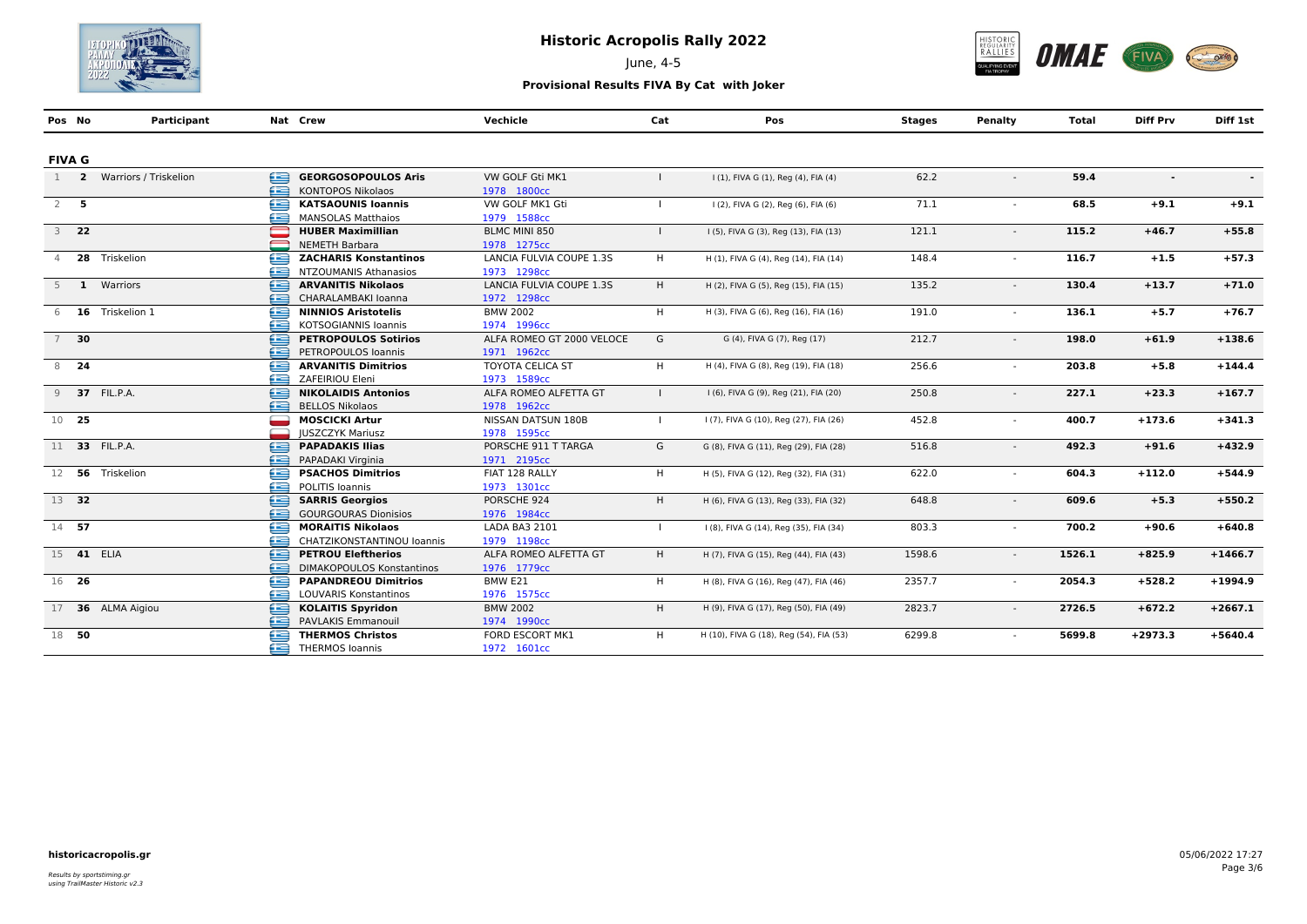

June, 4-5



| Pos No           | Participant                    |       | Nat Crew                           | Vechicle                         | Cat            | Pos                                                     | <b>Stages</b> | Penalty                  | Total  | <b>Diff Prv</b>          | Diff 1st  |
|------------------|--------------------------------|-------|------------------------------------|----------------------------------|----------------|---------------------------------------------------------|---------------|--------------------------|--------|--------------------------|-----------|
|                  |                                |       |                                    |                                  |                |                                                         |               |                          |        |                          |           |
| <b>FIVA H</b>    |                                |       |                                    |                                  |                |                                                         |               |                          |        |                          |           |
|                  | 1 12 FIL.P.A.                  | ఆ     | <b>CHATZIKONSTANTINOU Christos</b> | VW GOLF 2                        | 1              | J1 (1), FIVA H (1), Reg (1), FIA (1)                    | 49.9          | $\overline{\phantom{a}}$ | 48.0   | $\overline{\phantom{a}}$ |           |
|                  |                                | œ     | <b>DIMAKAREAS Emmanouil</b>        | 1985 1786cc                      |                |                                                         |               |                          |        |                          |           |
| 2                | 8 Dream Classics               | £     | <b>KALOGERAS Dimitrios</b>         | PORSCHE 911 SC                   | 1              | J1 (2), FIVA H (2), Reg (2), FIA (2)                    | 55.0          |                          | 51.1   | $+3.1$                   | $+3.1$    |
|                  |                                | æ     | <b>DIAMANTOPOULOS Christos</b>     | 1982 3000cc                      |                |                                                         |               |                          |        |                          |           |
| $3 \overline{7}$ |                                | ≘     | <b>KONTARATOS Themistoklis</b>     | VW GOLF 2 Gti                    | J <sub>2</sub> | J2 (1), FIVA H (3), Reg (3), FIA (3)                    | 59.7          |                          | 56.1   | $+5.0$                   | $+8.1$    |
|                  |                                | æ     | <b>IATRIDIS loulios</b>            | 1989 1984cc                      |                |                                                         |               |                          |        |                          |           |
| $\overline{4}$   | 11 Dream Classics              | e     | <b>TZILAVIS Savvas</b>             | PEUGEOT 205 RALLYE               | 2              | J2 (2), FIVA H (4), Reg (5), FIA (5)                    | 69.6          |                          | 66.2   | $+10.1$                  | $+18.2$   |
|                  |                                | æ     | <b>DIMOPOULOS Georgios</b>         | 1990 1580cc                      |                |                                                         |               |                          |        |                          |           |
|                  | 5 21 4Troxoi/Triskelion        | ≘     | <b>MERTINOS Emmanouil-Ioannis</b>  | <b>FORD FIESTA</b>               |                | I (3), FIVA H (5), Reg (9), FIA (9)                     | 85.5          |                          | 81.8   | $+15.6$                  | $+33.8$   |
|                  |                                | æ     | <b>KYPRAIOS Gerasimos</b>          | 1981 1100cc                      |                |                                                         |               |                          |        |                          |           |
| 6                | <b>6</b> Dream Classics        | ∈     | <b>KATOCHIANOS Gerasimos</b>       | <b>FORD FIESTA</b>               |                | I (4), FIVA H (6), Reg (10), FIA (10)                   | 92.1          |                          | 87.9   | $+6.1$                   | $+39.9$   |
|                  |                                | æ     | <b>CHRISTAKEAS Georgios</b>        | 1981 1599cc                      |                |                                                         |               |                          |        |                          |           |
| $7$ 10           |                                | ∈     | <b>PALAVIDIS Manos</b>             | <b>RENAULT 5 GT TURBO</b>        | 1              | J1 (3), FIVA H (7), Reg (11), FIA (11)                  | 96.7          |                          | 93.5   | $+5.6$                   | $+45.5$   |
|                  |                                | $f =$ | PALAVIDI Maria                     | 1985 1397cc                      |                |                                                         |               |                          |        |                          |           |
| 8                | 31 WeberSeas Team              | œ     | <b>MITROPOULOS Charalambos</b>     | ALFA ROMEO 75 1.8 TURBO AMERICA2 |                | [2 (3), FIVA H (8), Reg (20), FIA (19)                  | 232.9         | $\sim$                   | 225.7  | $+132.2$                 | $+177.7$  |
|                  |                                | æ     | MITROPOULOS Ioannis                | 1989 1779cc                      |                |                                                         |               |                          |        |                          |           |
|                  | 9 3 Warriors / Triskelion      | £     | <b>DOUROS Anastasios</b>           | SUZUKI SWIFT GT                  | 2              | J2 (4), FIVA H (9), Reg (24), FIA (23)                  | 343.9         |                          | 251.9  | $+26.2$                  | $+203.9$  |
|                  |                                | æ     | <b>BOZIONELOS Georgios</b>         | 1990 1300cc                      |                |                                                         |               |                          |        |                          |           |
|                  | 10 19 Porsche club/UA Emirates | e     | <b>NOTARAS Polykarpos</b>          | PORSCHE 924 TURBO                | 1              | J1 (4), FIVA H (10), Reg (26), FIA (25)                 | 947.8         |                          | 320.7  | $+68.8$                  | $+272.7$  |
|                  |                                | æ     | <b>CHRISTOPOULOS Petros</b>        | 1983 1984cc                      |                |                                                         |               |                          |        |                          |           |
| 11 54            |                                | ∈     | <b>CHATZICHRISTOU Anastasios</b>   | <b>NISSAN BLUEBIRD</b>           | 2              | J2 (5), FIVA H (11), Reg (34), FIA (33)                 | 661.5         | $\sim$                   | 638.5  | $+317.8$                 | $+590.5$  |
|                  |                                | æ     | THEOPHANOPOULOS Dimitrios          | 1990 1598cc                      |                |                                                         |               |                          |        |                          |           |
| 12 55            |                                | Æ     | <b>SAKELARIADIS Georgios</b>       | TOYOTA COROLLA 1.6 Gti           | 2              | J2 (6), FIVA H (12), Reg (36), FIA (35)                 | 797.2         |                          | 743.4  | $+104.9$                 | $+695.4$  |
|                  |                                | æ     | <b>GENERALIS Nikolaos</b>          | 1989 1587cc                      |                |                                                         |               |                          |        |                          |           |
| 13 58            |                                | ∈     | <b>KOSMAS Aristotelis</b>          | MERCEDES BENZ 500 SEC            | 1              | J1 (5), FIVA H (13), Reg (45), FIA (44)                 | 1720.1        |                          | 1592.4 | $+849.0$                 | $+1544.4$ |
|                  |                                | æ     | <b>KONTOS Stefanos</b>             | 1984 4973cc                      |                |                                                         |               |                          |        |                          |           |
|                  | 14 39 SISA                     | e     | <b>PITARAKIS Georgios</b>          | FORD ESCORT RS1600i              | 1              | J1 (6), FIVA H (14), Reg (46), FIA (45)                 | 1976.9        |                          | 1903.2 | $+310.8$                 | $+1855.2$ |
|                  |                                | æ     | <b>MELANITIS Ilias</b>             | 1985 1587cc                      |                |                                                         |               |                          |        |                          |           |
| 15 53            |                                | ∈     | <b>ANDRIOPOULOS Miltiadis</b>      | <b>TOYOTA COROLLA AE92</b>       | 2              | [2 (7), FIVA H (15), Reg (48), FIA (47)                 | 2188.2        | $\sim$                   | 2060.2 | $+157.0$                 | $+2012.2$ |
|                  |                                | £     | DONTA Ismini-Niki                  | 1989 1598cc                      |                |                                                         |               |                          |        |                          |           |
| 16 49            |                                | £     | <b>VYTOGIANNIS Georgios</b>        | PORSCHE 911                      | $ 2\rangle$    | J2 (8), FIVA H (16), Reg (49), FIA (48)                 | 2403.3        | $\sim$                   | 2319.9 | $+259.7$                 | $+2271.9$ |
|                  |                                | æ     | <b>VYTOGIANNIS Nikolaos</b>        | 1988 3125cc                      |                |                                                         |               |                          |        |                          |           |
| 17 23            |                                |       | <b>BIRINYI Gyorgy</b>              | TRABANT 601                      |                | 1  1 (7), FIVA H (17), Reg (53), Smallest (1), FIA (52) | 4754.6        |                          | 4279.4 | $+1959.5$                | $+4231.4$ |
|                  |                                |       | <b>ELEK Peter</b>                  | 1985 690cc                       |                |                                                         |               |                          |        |                          |           |
| 18 18            |                                | œ     | <b>KOFINAS Kyriakos</b>            | VW GOLF 2 Gti                    | $ 2\rangle$    | J2 (9), FIVA H (18), Reg (55), FIA (54)                 | 9637.1        |                          | 9037.1 | $+4757.7$                | $+8989.1$ |
|                  |                                |       | <b>Example TSAKIS</b> Eleftherios  | 1990 1781cc                      |                |                                                         |               |                          |        |                          |           |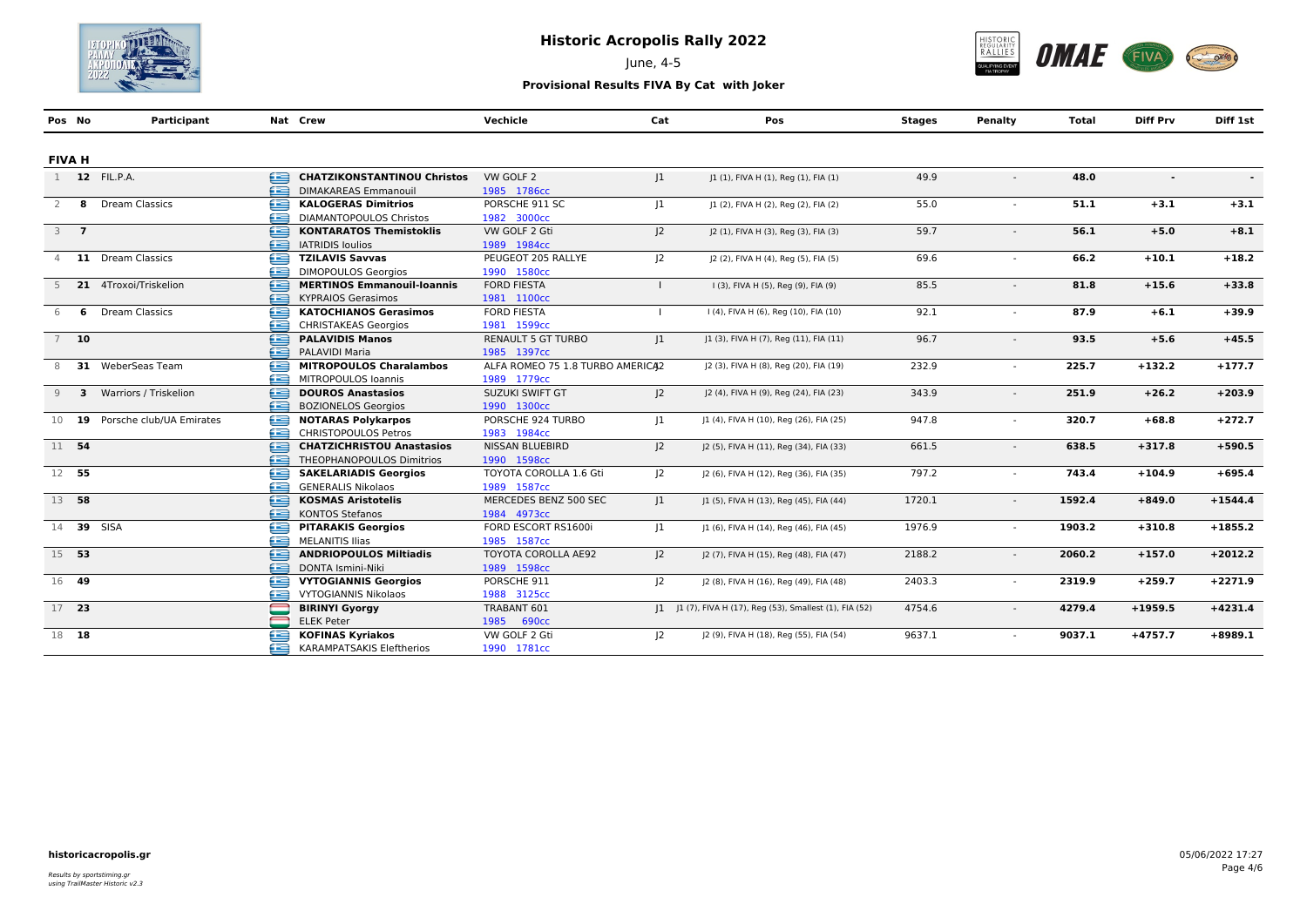

June, 4-5



**Provisional Results FIVA By Cat with Joker**

| Pos No        | Participant   | Nat Crew                                      | Vechicle                            | Cat | Pos                                    | Stages | Penalty | Total | <b>Diff Prv</b> | Diff 1st |
|---------------|---------------|-----------------------------------------------|-------------------------------------|-----|----------------------------------------|--------|---------|-------|-----------------|----------|
| <b>FIVA I</b> |               |                                               |                                     |     |                                        |        |         |       |                 |          |
|               | 61 Benos bros | Œ<br>BENOS Aggelos<br>Æ<br><b>BENOS Panos</b> | ALFA ROMEO SPIDER S4<br>1992 1962cc | YT  | YT (3), FIVA I (1), Reg (31), FIA (30) | 588.3  |         | 554.5 |                 |          |

### **historicacropolis.gr** 05/06/2022 17:27

Results by sportstiming.gr using TrailMaster Historic v2.3